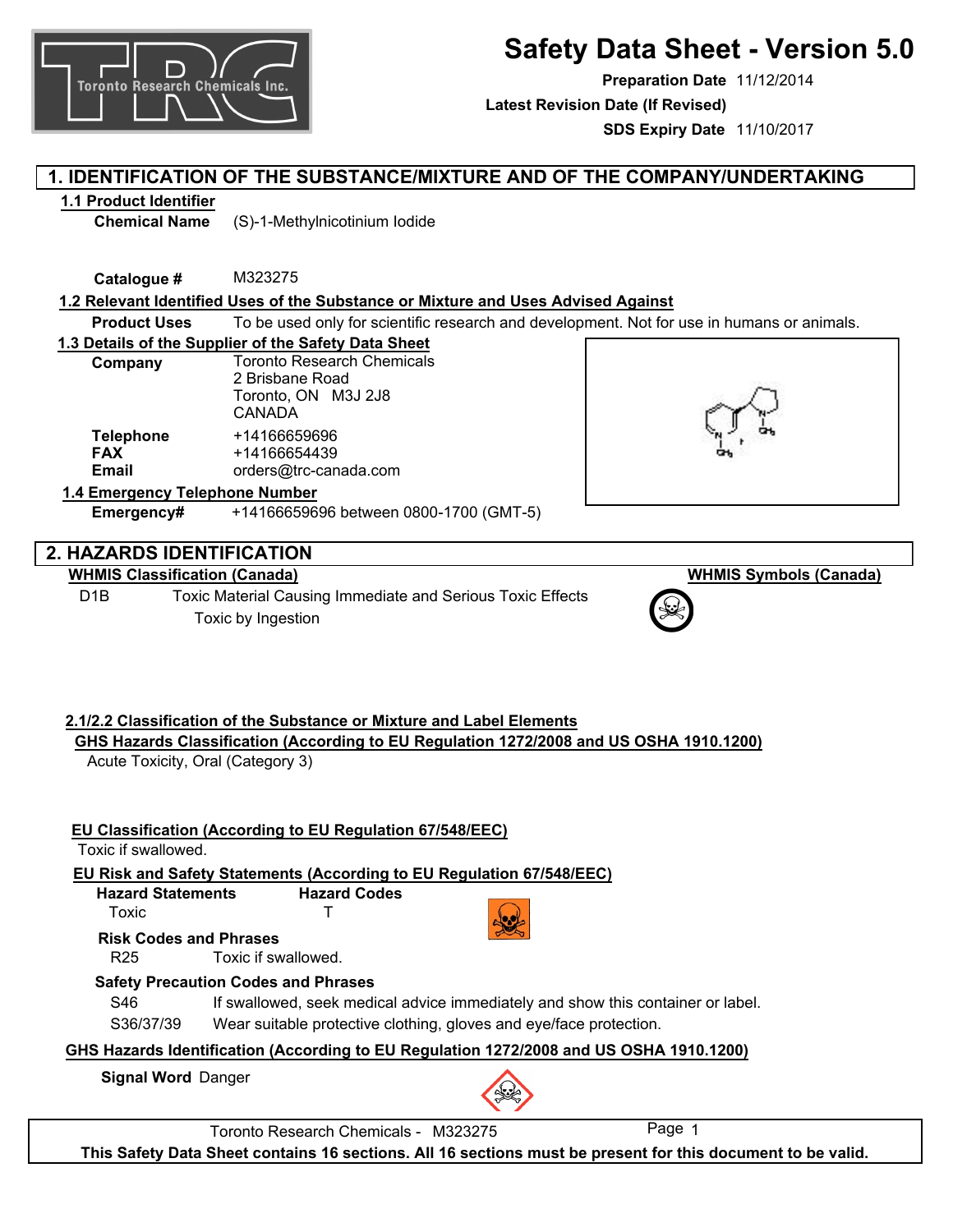#### **GHS Hazard Statements**

H301 Toxic if swallowed.



#### **GHS Precautionary Statements**

P264 P301/P310 Wash hands thoroughly after handling. IF SWALLOWED: Immediately call a POISON CENTER or doctor/physician.

#### **2.3 Unclassified Hazards/Hazards Not Otherwise Classified**

No data available

## **3. COMPOSITION/INFORMATION ON INGREDIENTS**

#### **3.1 Substances**

**Molecular Formula:** C<sub>11</sub>H<sub>17</sub>N<sub>2</sub>I

21446-46-8 **CAS Registry #: EC#:**

Molecular Weight: 304.17

#### **Synonyms**

(S)-1-Methyl-3-(1-methyl-2-pyrrolidinyl)pyridinium Iodide, NIM

#### **3.2 Mixtures**

Not a mixture

## **4. FIRST AID MEASURES**

#### **4.1 Description of First Aid Measures**

#### **General Advice**

If medical attention is required, show this safety data sheet to the doctor.

#### **If Inhaled**

If inhaled, move casualty to fresh air. If not breathing, give artificial respiration and consult a physician.

#### **In Case of Skin Contact**

Wash affected area with soap and water. Consult a physician if any exposure symptoms are observed.

#### **In Case of Eye Contact**

Immediately rinse eyes with plenty of water for at least 15 minutes. Consult a physician.

#### **If Swallowed**

Never give anything by mouth to an unconscious person. Rinse mouth with water. Do NOT induce vomiting unless advised to do so by a physician or Poison Control Center. Seek medical attention.

#### **4.2 Most Important Symptoms and Effects, Both Acute and Delayed**

No data available

#### **4.3 Indication of any Immediate Medical Attention and Special Treatment Needed**

No data available

#### **5. FIREFIGHTING MEASURES**

## **5.1 Extinguishing Media**

#### **Suitable Extinguishing Media**

Use water spray, alcohol-resistant foam, dry chemical or carbon dioxide.

#### **5.2 Special Hazards Arising from the Substance or Mixture**

Carbon oxides, Nitrogen oxides, Hydrogen iodide

#### **5.3 Advice for Firefighters**

Wear self contained breathing apparatus for fire fighting if necessary.

#### **5.4 Further Information**

No data available

## **6. ACCIDENTAL RELEASE MEASURES**

## **6.1 Personal Precautions, Protective Equipment and Emergency Procedures**

Toronto Research Chemicals - M323275 Page 2

**This Safety Data Sheet contains 16 sections. All 16 sections must be present for this document to be valid.**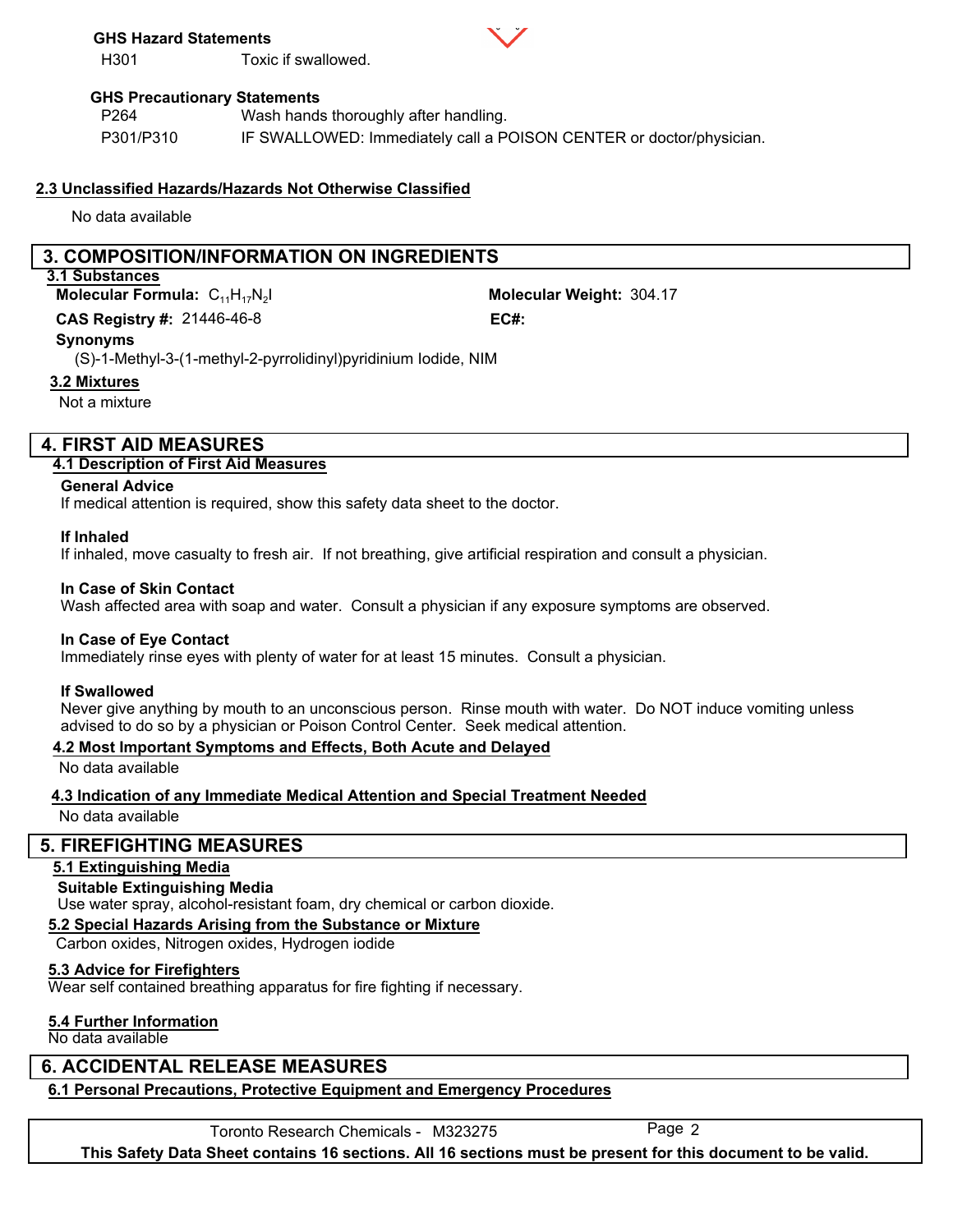Use recommended personal protective equipment (see Section 8). Prevent the formation of dusts and mists. Adequate ventilation must be provided to ensure dusts or mists are not inhaled.

#### **6.2 Environmental Precautions**

Material should not be allowed to enter the environment. Prevent further spillage or discharge into drains, if safe to do so.

#### **6.3 Methods and Materials for Containment and Cleaning Up**

Contain the spill and then collect using non-combustible absorbent material (such as clay, diatomaceous earth, vermiculite or other appropriate material). Place material in a suitable, sealable container and then dispose according to local/national regulations and guidance (see Section 13).

For protective equipment, refer to Section 8. For disposal, see Section 13.

## **7. HANDLING AND STORAGE**

## **7.1 Precautions for Safe Handling**

Avoid contact with skin and eyes. Ventilation and proper handling are to be used to prevent the formation of dusts and mists. Normal measures for preventative fire protection. No smoking, eating or drinking around this material. Wash hands after use.

#### **7.2 Conditions for Safe Storage, Including any Incompatibilities**

Ensure container is kept securely closed before and after use. Keep in a well ventilated area and do not store with strong oxidizers or other incompatible materials (see Section 10).

Storage conditions:-20˚C Freezer

#### **7.3 Specific End Uses**

For scientific research and development only. Not for use in humans or animals.

## **8. EXPOSURE CONTROLS/PERSONAL PROTECTION**

#### **8.1 Control Parameters**

Contains no components with established occupational exposure limits.

#### **8.2 Exposure Controls**

#### **Appropriate Engineering Controls**

A laboratory fumehood or other appropriate form of local exhaust ventilation should be used to avoid exposure.

#### **Personal Protective Equipment**

All recommendations below are advisory in nature and a risk assessment should be performed by the employer/end user prior to use of this product. The type of protective equipment must be selected based on the amount and concentration of the dangerous material being used in the workplace.

#### **Eye/Face Protection**

Safety goggles or face shield. All equipment should have been tested and approved under appropriate standards, such as NIOSH (US), CSA (Canada), or EN 166 (EU).

#### **Skin Protection**

Gloves should be used when handling this material. Gloves are to be inspected prior to use. Contaminated gloves are to be removed using proper glove removal technique so that the outer surface of the glove does not contact bare skin. Dispose of contaminated gloves after use in compliance with good laboratory practices and local requirements.

Gloves used for incidental exposures (splash protection) should be designated as "chemical resistant" by EU standard EN 374 with the resistance codes corresponding to the anticipated use of the material. Unrated gloves are not recommended.

Suggested gloves: AnsellPro Sol-Vex nitrile gloves style 37-175, 15 mil thickness. Penetration time has not been determined.

Gloves used for prolonged direct exposure (immersion) should be designated "chemical resistant" as per EN 734 with the resistance codes corresponding to the anticipated use of the material. Suggested gloves: AnsellPro Viton/Butyl gloves style 38-612, 4/8 mil thickness.

Penetration time has not been determined.

These recommendations may not apply if the material is mixed with any other chemical, or dissolved into a solution. A risk assessment must be performed to ensure the gloves will still offer acceptable protection.

Toronto Research Chemicals - M323275 Page 3 **This Safety Data Sheet contains 16 sections. All 16 sections must be present for this document to be valid.**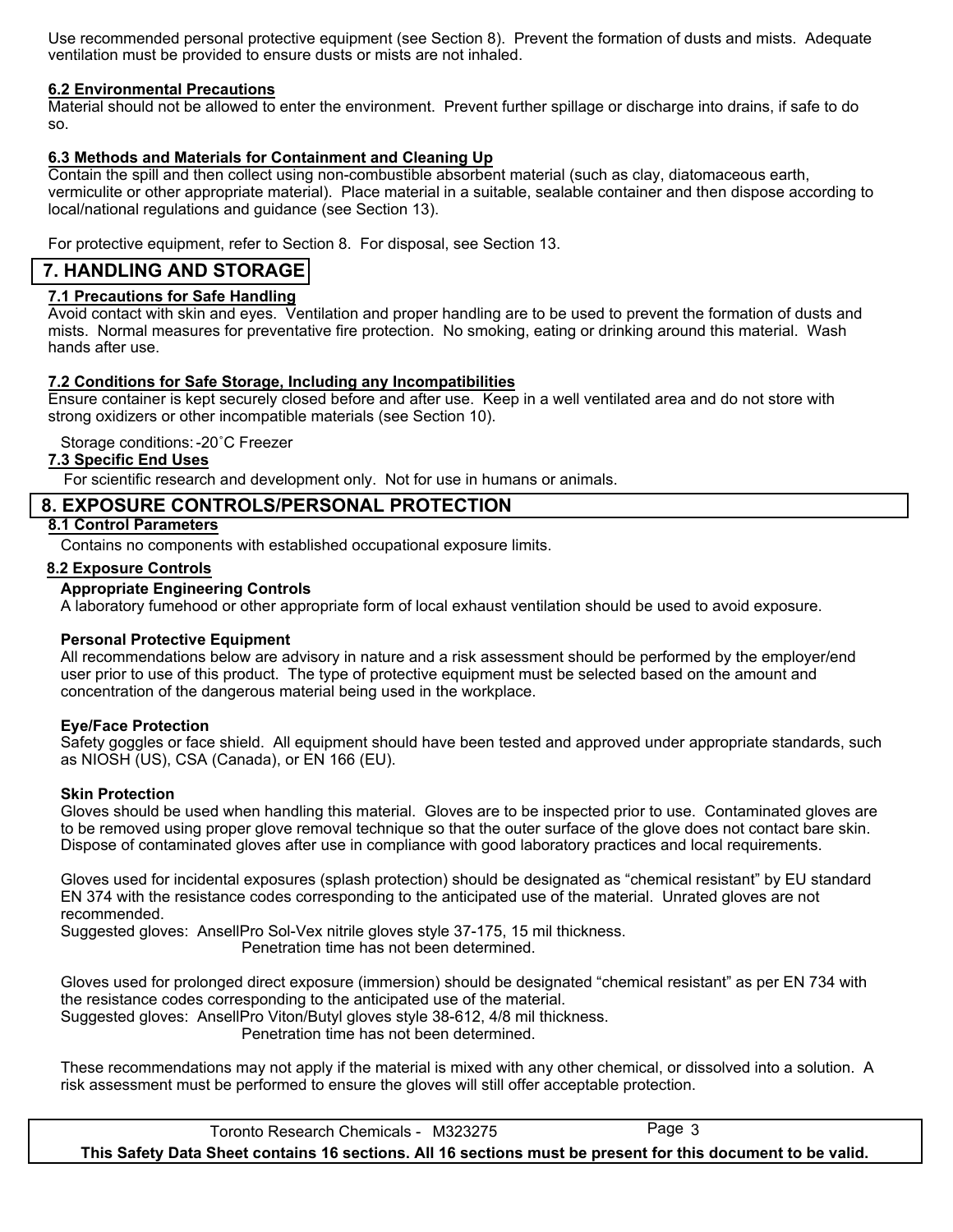## **Body Protection**

Fire resistant (Nomex) coveralls or chemical-resistant bodysuit (laminated Tychem SL or equivalent).

#### **Respiratory Protection**

Recommended respirators are NIOSH-approved N100 or CEN-approved FFP3 particulate respirators. These are to be only used as a backup to local exhaust ventilation or other engineering controls. If the respirator is the only means of protection, a full-face supplied air respirator must be used.

| <b>9. PHYSICAL AND CHEMICAL PROPERTIES</b>                |                                              |  |  |  |  |
|-----------------------------------------------------------|----------------------------------------------|--|--|--|--|
| 9.1 Information on Basic Physical and Chemical Properties |                                              |  |  |  |  |
| A) Appearance                                             | B) Odour                                     |  |  |  |  |
| <b>Cyrstalline Solid</b>                                  | No data available                            |  |  |  |  |
| C) Odour Threshold                                        | D) pH                                        |  |  |  |  |
| No data available                                         | No data available                            |  |  |  |  |
| E) Melting Point/Freezing Point                           | F) Initial Boiling Point/Boiling Range       |  |  |  |  |
| 165-165.5°C                                               | No data available                            |  |  |  |  |
| G) Flash point                                            | <b>H) Evaporation Rate</b>                   |  |  |  |  |
| No data available                                         | No data available                            |  |  |  |  |
| I) Flammability (Solid/Gas)                               | J) Upper/Lower Flammability/Explosive Limits |  |  |  |  |
| No data available                                         | No data available                            |  |  |  |  |
| K) Vapour Pressure                                        | L) Vapour Density                            |  |  |  |  |
| No data available                                         | No data available                            |  |  |  |  |
| <b>M) Relative Density</b>                                | N) Solubility                                |  |  |  |  |
| No data available                                         | Water                                        |  |  |  |  |
| O) Partition Coefficient: n-octanol/water                 | P) Auto-Ignition Temperature                 |  |  |  |  |
| No data available                                         | No data available                            |  |  |  |  |
| Q) Decomposition Temperature                              | R) Viscosity                                 |  |  |  |  |
| No data available                                         | No data available                            |  |  |  |  |
| <b>S) Explosive Properties</b>                            | <b>T) Oxidizing Properties</b>               |  |  |  |  |
| No data available                                         | No data available                            |  |  |  |  |
| 9.2 Other Information                                     |                                              |  |  |  |  |
| no data available                                         |                                              |  |  |  |  |
| <b>10. STABILITY AND REACTIVITY</b>                       |                                              |  |  |  |  |
| 10.1 Reactivity                                           |                                              |  |  |  |  |
| No data available                                         |                                              |  |  |  |  |

**10.2 Chemical Stability**

Stable under recommended storage conditions.

#### **10.3 Possibility of Hazardous Reactions**

No data available

- **10.4 Conditions to Avoid**
- No data available
- **10.5 Incompatible Materials**

Strong oxidizing agents.

#### **10.6 Hazardous Decomposition Products**

No data available

## **11. TOXICOLOGICAL INFORMATION**

## **11.1 Information on Toxicological Effects**

## **A) Acute Toxicity**

No data available

**B) Skin Corrosion/Irritation**

No data available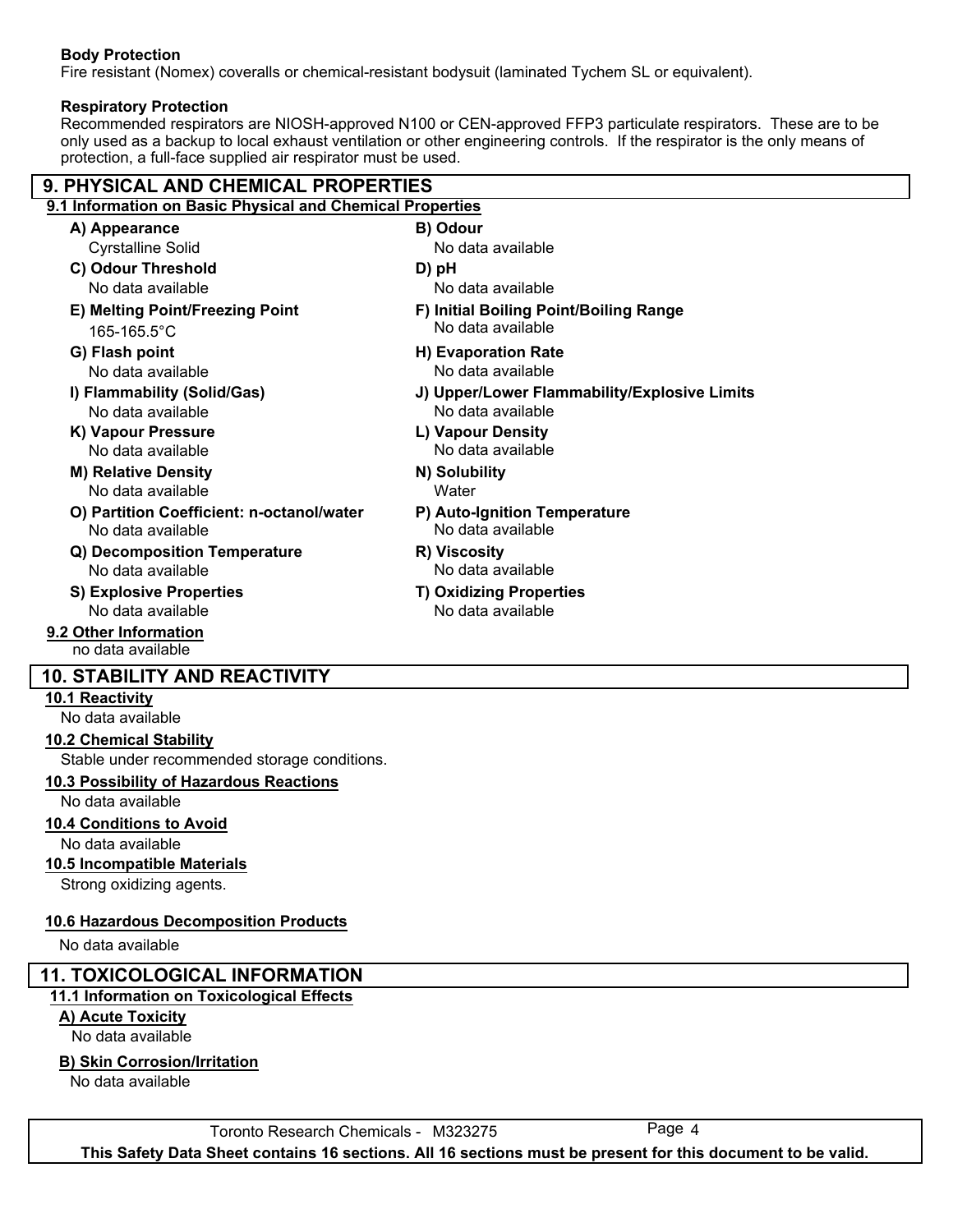#### **C) Serious Eye Damage/Irritation**

No data available

## **D) Respiratory or Skin Sensitization**

No data available

## **E) Germ Cell Mutagenicity**

No data available

#### **F) Carcinogenicity**

No data available

## **G) Reproductive Toxicity/Teratogenicity**

## No data available

**H) Single Target Organ Toxicity - Single Exposure**

No data available

## **I) Single Target Organ Toxicity - Repeated Exposure**

No data available

#### **J) Aspiration Hazard**

No data available

## **K) Potential Health Effects and Routes of Exposure**

#### **Inhalation**

May be harmful if inhaled. May cause respiratory tract irritation.

#### **Ingestion**

Toxic if swallowed.

#### **Skin**

May be harmful if absorbed through skin. May cause skin irritation.

## **Eyes**

May cause eye irritation.

#### **L) Signs and Symptoms of Exposure**

No data available

To the best of our knowledge, the chemical, physical, and toxicological properties of this material have not been thoroughly investigated.

#### **M) Additional Information**

RTECS: UU6360000

## **12. ECOLOGICAL INFORMATION**

#### **12.1 Toxicity**

No data available

#### **12.2 Persistance and Degradability**

No data available

#### **12.3 Bioaccumulative Potential**

No data available

**12.4 Mobility in Soil**

No data available

#### **12.5 Results of PBT and vPvB Assessment**

No data available

#### **12.6 Other Adverse Effects**

No data available

## **13. DISPOSAL CONSIDERATIONS**

## **13.1 Waste Treatment Methods**

#### **A) Product**

Product may be burned in an incinerator equipped with afterburner and scrubber. Excess and expired materials are to be offered to a licensed hazardous material disposal company. Ensure that all Federal and Local regulations regarding the disposal and destruction of this material are followed.

#### **B) Contaminated Packaging**

Dispose of as above.

#### **C) Other Considerations**

Toronto Research Chemicals - M323275 Page 5 **This Safety Data Sheet contains 16 sections. All 16 sections must be present for this document to be valid.**